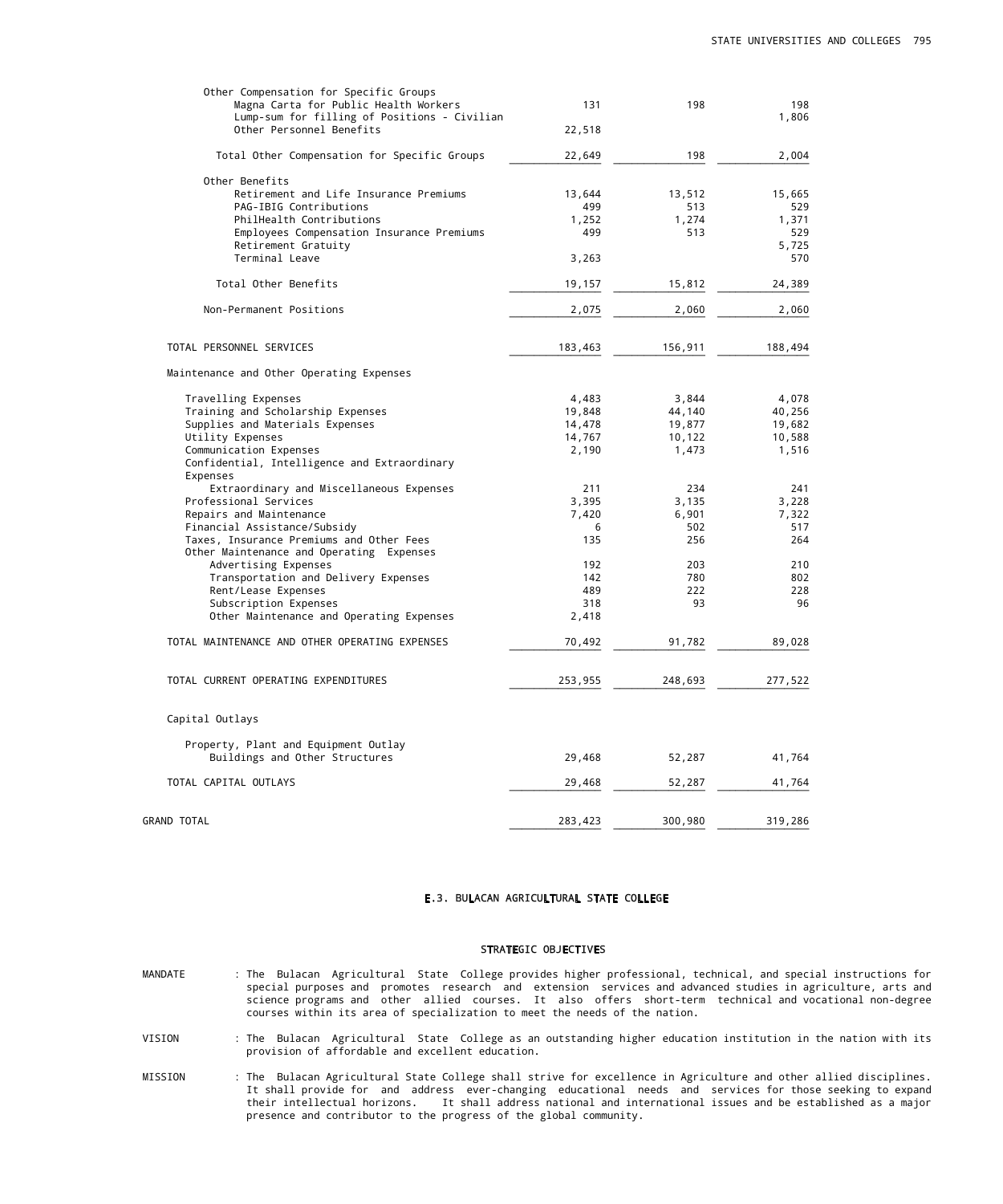# KEY RESULT<br>AREAS

: Poverty reduction and empowerment of the poor and vulnerable

SECTOR OUTCOME : Enhanced knowledge and skills, attitudes and values of Filipinos to lead productive lives

#### ORGANIZATIONAL

- OUTCOME : 1. Relevant and Quality Tertiary Education Ensured To Achieve Inclusive Growth
- 2. Access of Deserving But Poor Students to Quality Tertiary Education Increased
	- 3. Higher Education Research Improved to Promote Economic Productivity and Innovation
	- 4. Community Engagement Increased

## SECTION 1 : EXPENDITURE PROGRAM (in pesos)

| No. /<br>Code       | GASS / STO /<br>OPERATIONS / PROJECTS      | 2014<br>Actual                         | 2015<br>Current                        | 2016<br>Proposed                       |
|---------------------|--------------------------------------------|----------------------------------------|----------------------------------------|----------------------------------------|
| 000001000000000     | General Administration and Support         | 20,457,000                             | 15,360,000                             | 18,697,000                             |
|                     | <b>PS</b><br>MOOE                          | 16,549,000<br>3,908,000                | 10,655,000<br>4,705,000                | 13,742,000<br>4,955,000                |
| 000002000000000     | Support to Operations                      | 3,264,000                              | 3,197,000                              | 3,349,000                              |
|                     | PS<br><b>MOOE</b>                          | 2,534,000<br>730,000                   | 2,312,000<br>885,000                   | 2,464,000<br>885,000                   |
| 000003000000000     | Operations                                 | 69,424,000                             | 54, 512, 000                           | 59,869,000                             |
|                     | PS<br><b>MOOE</b><br>C <sub>0</sub>        | 53,282,000<br>10,800,000<br>5,342,000  | 38,070,000<br>16,442,000               | 41,270,000<br>18,599,000               |
|                     | Projects                                   | 6,986,000                              | 16,988,000                             | 24,460,000                             |
|                     | C <sub>0</sub>                             | 6,986,000                              | 16,988,000                             | 24,460,000                             |
| TOTAL AGENCY BUDGET |                                            | 100, 131, 000                          | 90,057,000                             | 106, 375, 000                          |
|                     | <b>PS</b><br><b>MOOE</b><br>C <sub>0</sub> | 72,365,000<br>15,438,000<br>12,328,000 | 51,037,000<br>22,032,000<br>16,988,000 | 57,476,000<br>24,439,000<br>24,460,000 |

|                                                                                            | STAFFING SUMMARY |            |            |  |  |
|--------------------------------------------------------------------------------------------|------------------|------------|------------|--|--|
|                                                                                            | 2014             | 2015       | 2016       |  |  |
| TOTAL STAFFING<br>Total Number of Authorized Positions<br>Total Number of Filled Positions | 131<br>124       | 131<br>122 | 131<br>122 |  |  |

|        |                                          | PROPOSED 2016 |            |                |              |  |  |
|--------|------------------------------------------|---------------|------------|----------------|--------------|--|--|
|        | OPERATIONS BY MFO                        | PS            | MOOE       | C <sub>0</sub> | <b>TOTAL</b> |  |  |
|        | MFO 1: HIGHER EDUCATION SERVICES         | 34,177,000    | 16,917,000 |                | 51,094,000   |  |  |
| MFO 2: | RESEARCH SERVICES                        | 1,512,000     | 1,222,000  |                | 2,734,000    |  |  |
| MFO 3: | TECHNICAL ADVISORY EXTENSION<br>SERVICES | 1,854,000     | 460,000    |                | 2,314,000    |  |  |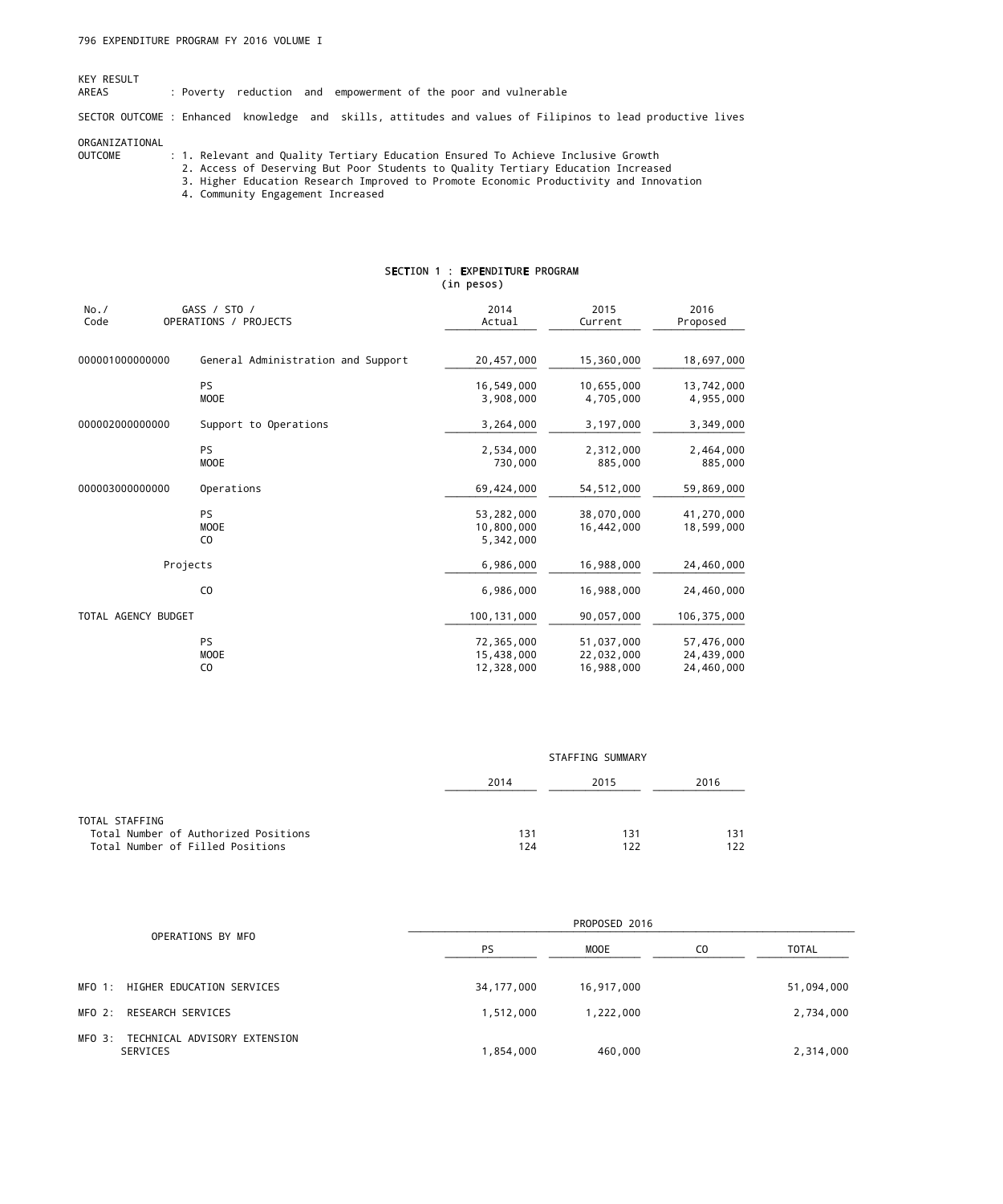## SECTION 2 : EXPENDITURE PROGRAM BY CENTRAL / REGIONAL ALLOCATION, 2016 (in pesos)

| REGION                                       | PS         | <b>MOOE</b> | CO.        | <b>TOTAL</b> |
|----------------------------------------------|------------|-------------|------------|--------------|
| Regional Allocation (net of Central Office): | 52,635,000 | 24,439,000  | 24,460,000 | 101,534,000  |
| Region III - Central Luzon                   | 52,635,000 | 24,439,000  | 24,460,000 | 101,534,000  |
| TOTAL AGENCY BUDGET                          | 52,635,000 | 24,439,000  | 24,460,000 | 101,534,000  |

## SECTION 4 : PERFORMANCE INFORMATION

### KEY STRATEGIES :

 Plan, develop and execute project/programs/activities in line with the thrusts of the National Government on outcome-based budgeting anchored on the performance-based initiatives of BASC's various delivery units to achieve specific goals (MFOs/PIs) for FY 2014 and as proposed for FY 2015.

| ORGANIZATIONAL OUTCOMES (OOs) / PERFORMANCE INDICATORS (PIs)                                                                                                         | Baseline               | 2016 Targets   |
|----------------------------------------------------------------------------------------------------------------------------------------------------------------------|------------------------|----------------|
| Relevant and Quality Tertiary Education Ensured To<br>Achieve Inclusive Growth                                                                                       |                        |                |
| Average percentage passing in licensure exam by<br>the SUC graduates/national average percentage<br>passing in board programs covered by the SUC                     | 1.30 (45.50% / 34.97%) | 1.35%          |
| Percentage change in number of graduates tracked<br>who are employed in jobs related to their<br>undergraduate programs                                              | $6.28\%$ (220)         | 235            |
| Percentage change in number of graduates in<br>priority programs                                                                                                     | 5.04% (354)            | 5.08% (372)    |
| Access of Deserving But Poor Students to Quality                                                                                                                     |                        |                |
| <b>Tertiary Education Increased</b><br>Percentage change in number of students in<br>priority progams awarded financial aid                                          | 4,40% (285)            | 5% (299)       |
| Percentage change in number of students awarded<br>financial aid who completed their degrees                                                                         | 2.78% (185)            | 5.40% (195)    |
| Higher Education Research Improved to Promote Economic<br>Productivity and Innovation<br>Number of R&D outputs                                                       |                        |                |
| patented/commercialized/used by the industry or<br>by other beneficiaries:                                                                                           | a) 1                   | a) 1           |
| a) Adopted by industry/ small and medium<br>enterprises/ LGU/ Community-based Organizations;<br>and/or                                                               | $b)$ 1                 | $b)$ 1         |
| b) Applied in course instruction                                                                                                                                     |                        |                |
| Number of research and development outputs in the<br>fields of agro-industrial technology published in<br>CHED rcognized referred journals                           | 1                      | 1              |
| Percentage change in number of faculty engaged in<br>research work applied in any of the following:<br>a) pursuing advanced research degree programs<br>(Ph. D.); or | a) $25\%$ (10)         | a) $30\%$ (13) |
| b) publishing (investigative, or basic and<br>applied scientific research); or                                                                                       | $b) -$                 | $b) -$         |
| c) producing technologies for commercialization<br>or livelihood improvement                                                                                         | $c$ ) -                | $c) -$         |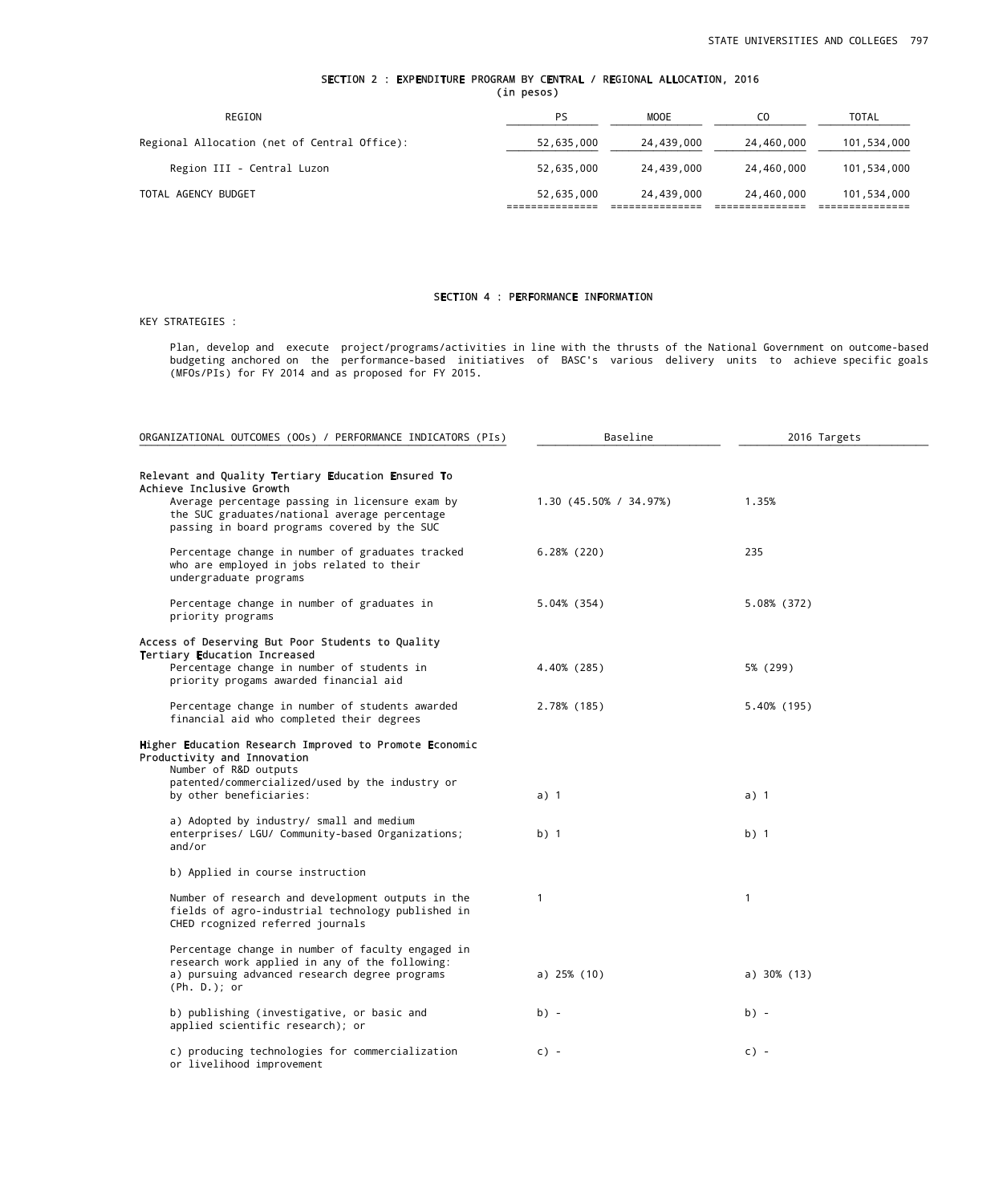| Community Engagement Increased<br>Percentage change in number of partnerships with<br>LGUs, industry, small and medium enterprises, and<br>local entrepreneurs and other national agency in<br>developing, implementing or using new<br>technologies relevant to agro-industrial<br>development | 45.45% (16) | 25% (20)    |  |
|-------------------------------------------------------------------------------------------------------------------------------------------------------------------------------------------------------------------------------------------------------------------------------------------------|-------------|-------------|--|
| Percentage change in number of poor beneficiaries<br>of technology transfer/extension programs and<br>activities leading to livelihood improvement                                                                                                                                              | 4.91% (470) | 1.06% (475) |  |

| MFO / PIs                                                                | 2016 Targets              |
|--------------------------------------------------------------------------|---------------------------|
| MFO 1: HIGHER EDUCATION SERVICES                                         |                           |
| Provision of Higher Education Services                                   |                           |
| Total number of graduates                                                | 410                       |
| % of total graduates that are in priority courses                        | 80%                       |
| ave passing % of licensure exams by the BASC graduates/national ave. %   |                           |
| passing across all disciplines covered by the BASC                       | 60%                       |
| % of programs accredited at Level 1 and 2, respectively                  | 40% (6/15), 13.33% (2/15) |
| % of graduates who finished academic program according to the prescribed |                           |
| timeframe                                                                | 64%                       |
|                                                                          |                           |
| MFO 2: RESEARCH SERVICES                                                 |                           |
| Conduct of Research Services                                             |                           |
| No. of research studies completed                                        | 26                        |
| % of research projects completed in the last 3 years presented in local, |                           |
| regional, national or international fora                                 | 60%                       |
| % of research project completed within the original project timeframe    | 80%                       |
|                                                                          |                           |
| MFO 3: TECHNICAL ADVISORY EXTENSION SERVICES                             |                           |
| Provisions of Extension Services                                         |                           |
| No. of persons trained weighted by the length of training                | 2,000                     |
| No. of persons provided with technical advice                            | 260                       |
| % of trainees who rate the training course as good or better             | 70%                       |
|                                                                          |                           |

### Appropriations/Obligations ¯¯¯¯¯¯¯¯¯¯¯¯¯¯¯¯¯¯¯¯¯¯¯¯¯¯

| (In Thousand Pesos)                                                                                                                                             |                          |        |         |
|-----------------------------------------------------------------------------------------------------------------------------------------------------------------|--------------------------|--------|---------|
| Description                                                                                                                                                     | 2014                     | 2015   | 2016    |
| New General Appropriations                                                                                                                                      | 72,641                   | 85,558 | 101,534 |
| General Fund<br>R.A. No. 10633                                                                                                                                  | 72,641                   | 85,558 | 101,534 |
| Automatic Appropriations                                                                                                                                        | 4,681                    | 4,499  | 4,841   |
| Retirement and Life Insurance Premiums                                                                                                                          | 4,681                    | 4,499  | 4,841   |
| Continuing Appropriations                                                                                                                                       |                          | 1,825  |         |
| Unobligated Releases for MOOE<br>R.A. No. 10633                                                                                                                 |                          | 1,825  |         |
| Budgetary Adjustment(s)                                                                                                                                         | 24,686                   |        |         |
| Transfer(s) from:<br>Allocation for Capital Outlays of State<br>Universities and Colleges<br>Miscellaneous Personnel Benefits Fund<br>Pension and Gratuity Fund | 5,343<br>3,190<br>16,153 |        |         |
| Total Available Appropriations                                                                                                                                  | 102,008                  | 91,882 | 106,375 |
| Unused Appropriations                                                                                                                                           | 1,877)                   | 1,825) |         |
| Unobligated Allotment                                                                                                                                           | 1,877)                   | 1,825) |         |
| TOTAL OBLIGATIONS                                                                                                                                               | 100,131<br>============  | 90,057 | 106,375 |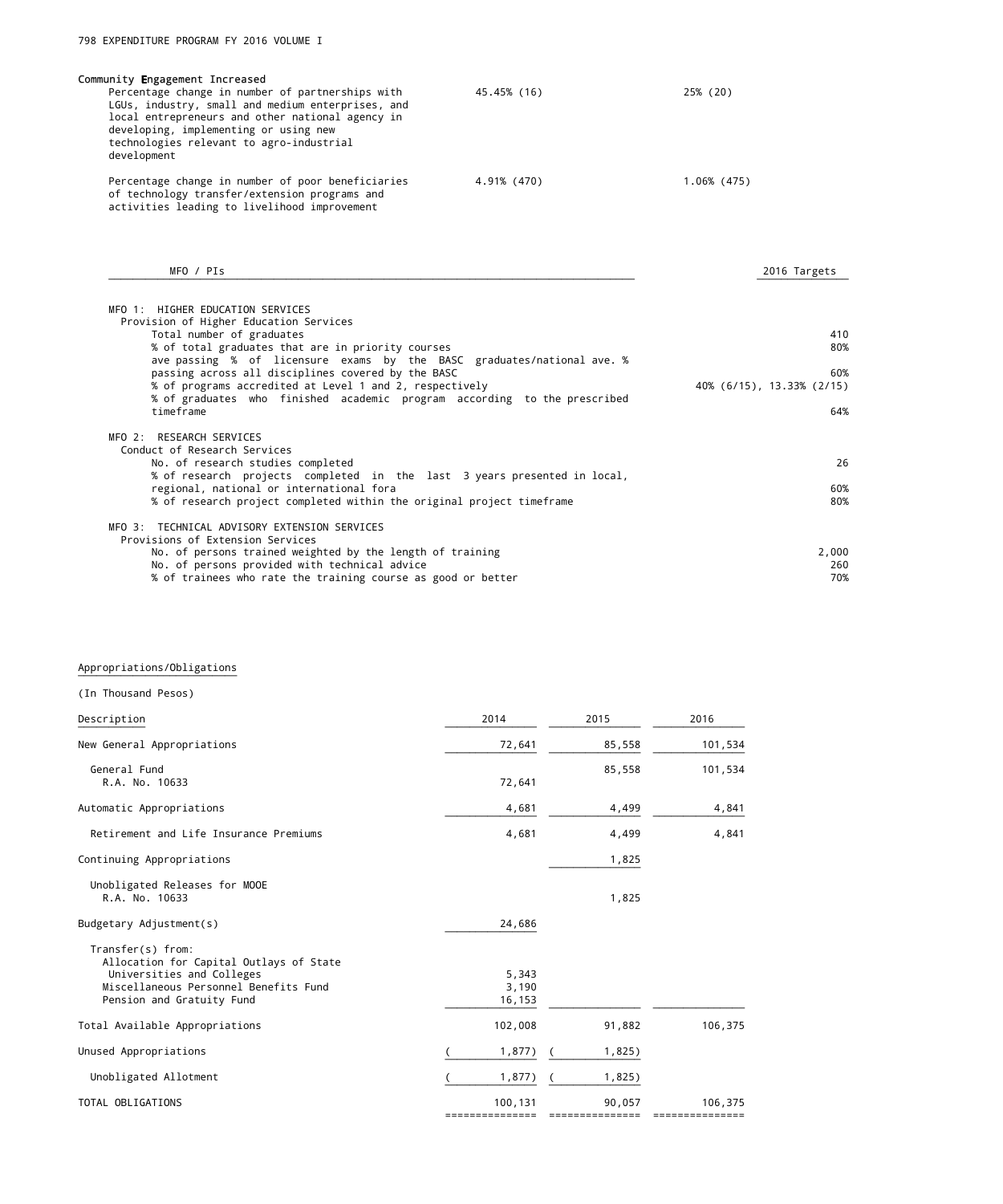| Proposed New Appropriations Language                                                                                   |  |  |  |  |  |
|------------------------------------------------------------------------------------------------------------------------|--|--|--|--|--|
| For general administration and support, support to operations, and operations, including locally-funded project(s), as |  |  |  |  |  |
|                                                                                                                        |  |  |  |  |  |
|                                                                                                                        |  |  |  |  |  |

## New Appropriations, by Programs/Activities/Projects

|                               |                                                                                                                                                                                                                                        |                                |                                                   | Current Operating Expenditures |                               |
|-------------------------------|----------------------------------------------------------------------------------------------------------------------------------------------------------------------------------------------------------------------------------------|--------------------------------|---------------------------------------------------|--------------------------------|-------------------------------|
|                               |                                                                                                                                                                                                                                        | Personnel<br>Services          | Maintenance<br>and Other<br>Operating<br>Expenses | Capital<br>Outlays             | Total                         |
| PROGRAMS                      |                                                                                                                                                                                                                                        |                                |                                                   |                                |                               |
| 000001000000000               | General Administration and<br>Support                                                                                                                                                                                                  | 12,845,000                     | 4,955,000                                         |                                | 17,800,000                    |
| 103001000100000               | General Management and<br>Supervision<br>P                                                                                                                                                                                             | 10,263,000 P                   | 4,955,000                                         | P                              | 15,218,000                    |
| 103001000200000               | Administration of Personnel<br>Benefits                                                                                                                                                                                                | 2,582,000                      |                                                   |                                | 2,582,000                     |
|                               | Sub-total, General Administration and Support                                                                                                                                                                                          | 12,845,000                     | 4,955,000                                         |                                | 17,800,000                    |
| 000002000000000               | Support to Operations                                                                                                                                                                                                                  | 2,247,000                      | 885,000                                           |                                | 3,132,000                     |
|                               | 264002000100000 Auxiliary Services                                                                                                                                                                                                     | 2,247,000                      | 885,000                                           |                                | 3,132,000                     |
|                               | Sub-total, Support to Operations                                                                                                                                                                                                       | 2,247,000                      | 885,000                                           |                                | 3,132,000                     |
| 000003000000000               | Operations                                                                                                                                                                                                                             | 37,543,000                     | 18,599,000                                        |                                | 56, 142, 000                  |
| 000003010000000               | MFO 1: HIGHER EDUCATION<br>SERVICES                                                                                                                                                                                                    | 34, 177, 000                   | 16,917,000                                        |                                | 51,094,000                    |
| 264003010100000               | Provision of Higher Education<br>Services including P6,908,000 for Scholarships<br>of Poor and Deserving Students (Expanded<br>Students' Grants-in-Aid Program for Poverty<br>Alleviation-ESGP-PA) and P3,600,000 for Tulong<br>Dunong | 34, 177, 000                   | 16,917,000                                        |                                | 51,094,000                    |
| 000003020000000               | MFO 2:<br>RESEARCH SERVICES                                                                                                                                                                                                            | 1,512,000                      | 1,222,000                                         |                                | 2,734,000                     |
| 267003020100000               | Conduct of Research Services                                                                                                                                                                                                           | 1,512,000                      | 1,222,000                                         |                                | 2,734,000                     |
| 000003030000000               | MFO 3: TECHNICAL ADVISORY<br>EXTENSION SERVICES                                                                                                                                                                                        | 1,854,000                      | 460,000                                           |                                | 2,314,000                     |
| 265003030100000               | Provision of Extension Services                                                                                                                                                                                                        | 1,854,000                      | 460,000                                           |                                | 2,314,000                     |
| Sub-total, Operations         |                                                                                                                                                                                                                                        | 37,543,000                     | 18,599,000                                        |                                | 56, 142, 000                  |
| TOTAL PROGRAMS AND ACTIVITIES | P                                                                                                                                                                                                                                      | 52,635,000 P<br>============== | 24,439,000<br>----------------                    | P                              | 77,074,000<br>--------------- |
| 000004000000000               | Locally-Funded Projects                                                                                                                                                                                                                |                                |                                                   | 24,460,000                     | 24,460,000                    |
| 000004010000000               | Buildings and Other Structures                                                                                                                                                                                                         |                                |                                                   | 20,000,000                     | 20,000,000                    |
| 000004010100000               | School Buildings                                                                                                                                                                                                                       |                                |                                                   | 20,000,000                     | 20,000,000                    |
| 268004010100008               | Construction of 2-Storey<br>Agriculture Building                                                                                                                                                                                       |                                |                                                   | 20,000,000                     | 20,000,000                    |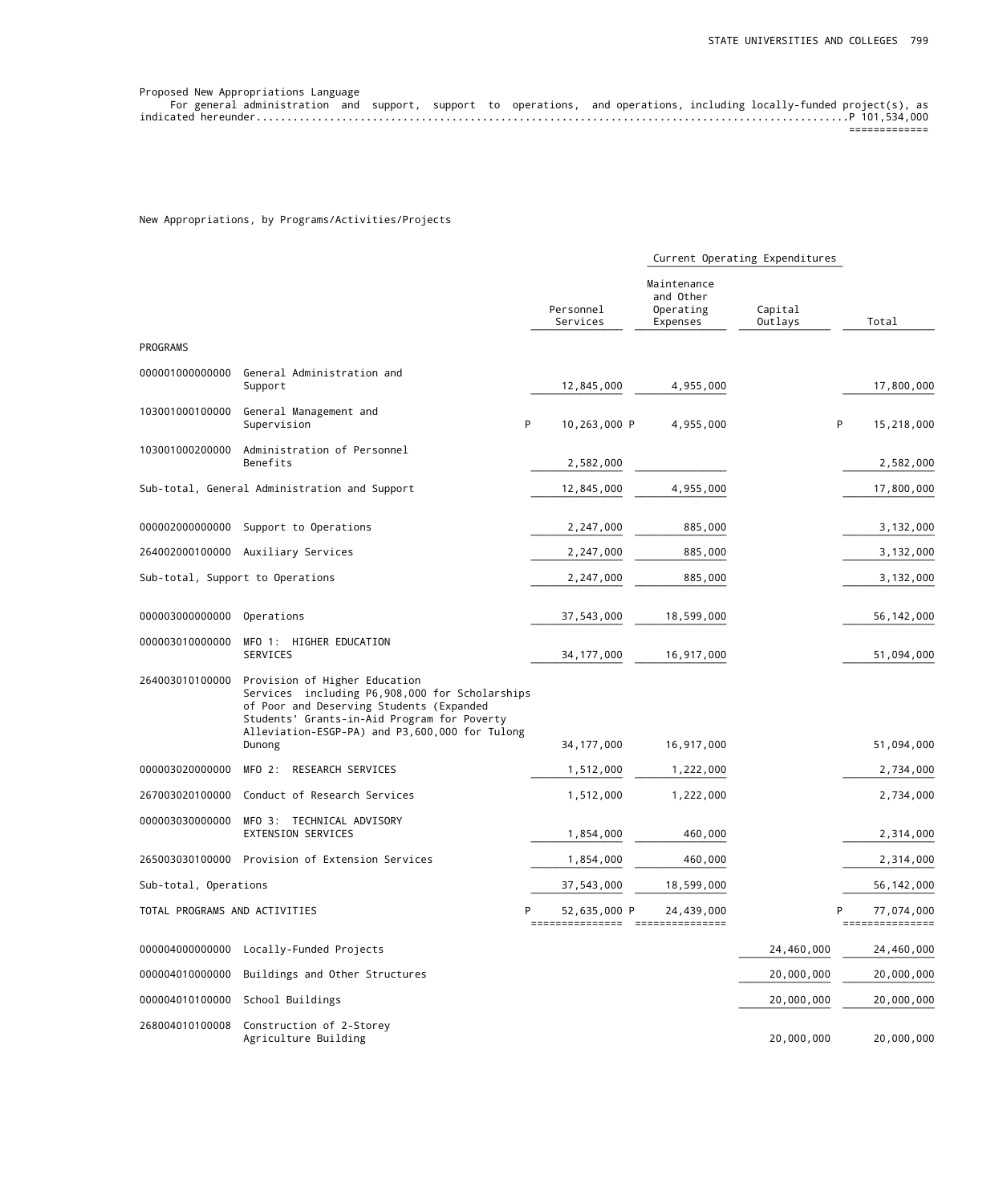| TOTAL NEW APPROPRIATIONS |                                      | P | 52,635,000 P | 24,439,000 P |   | 24,460,000 P | 101,534,000 |
|--------------------------|--------------------------------------|---|--------------|--------------|---|--------------|-------------|
| TOTAL PROJECTS           |                                      |   |              |              | P | 24,460,000 P | 24,460,000  |
|                          | Sub-total, Locally-Funded Project(s) |   |              |              |   | 24,460,000   | 24,460,000  |
| 264004131100002          | Laboratory Equipment                 |   |              |              |   | 4,460,000    | 4,460,000   |
| 000004131100000          | Science and Technology<br>Promotion  |   |              |              |   | 4,460,000    | 4,460,000   |
| 000004130000000          | Research and Development             |   |              |              |   | 4,460,000    | 4,460,000   |
|                          |                                      |   |              |              |   |              |             |

| Obligations, by Object of Expenditures |  |  |  |  |
|----------------------------------------|--|--|--|--|
|----------------------------------------|--|--|--|--|

#### ¯¯¯¯¯¯¯¯¯¯¯¯¯¯¯¯¯¯¯¯¯¯¯¯¯¯¯¯¯¯¯¯¯¯¯¯¯¯ CYs 2014-2016

(In Thousand Pesos)

|                                              | 2014           | 2015   | 2016   |
|----------------------------------------------|----------------|--------|--------|
| Current Operating Expenditures               |                |        |        |
| Personnel Services                           |                |        |        |
| Civilian Personnel                           |                |        |        |
| Permanent Positions                          |                |        |        |
| Basic Salary                                 | 38,322         | 37,492 | 40,344 |
| Total Permanent Positions                    | 38,322         | 37,492 | 40,344 |
| Other Compensation Common to All             |                |        |        |
| Personnel Economic Relief Allowance          | 2,938          | 2,952  | 2,928  |
| Representation Allowance                     | 498            | 102    | 102    |
| Transportation Allowance                     | 498            | 102    | 102    |
| Clothing and Uniform Allowance               | 595            | 615    | 610    |
| Productivity Incentive Allowance             | 250            | 246    |        |
| Honoraria                                    | 545            | 324    | 324    |
| Year End Bonus                               | 3,275          | 3,125  | 3,362  |
|                                              |                |        |        |
| Cash Gift                                    | 619            | 615    | 610    |
| Step Increment                               | 57             | 93     | 191    |
| Productivity Enhancement Incentive           | 615            |        | 610    |
| Performance Based Bonus                      | 1,572          |        |        |
| Total Other Compensation Common to All       | 11,462         | 8,174  | 8,839  |
| Other Compensation for Specific Groups       |                |        |        |
| Laundry Allowance                            | 15             | 13     | 13     |
| Longevity Pay                                | 125            |        |        |
| Lump-sum for filling of Positions - Civilian |                |        | 2,153  |
| Other Personnel Benefits                     | $\overline{2}$ |        |        |
| Total Other Compensation for Specific Groups | 142            | 13     | 2,166  |
| Other Benefits                               |                |        |        |
| Retirement and Life Insurance Premiums       | 4,635          | 4,499  | 4,841  |
| PAG-IBIG Contributions                       | 148            | 148    | 146    |
| PhilHealth Contributions                     | 435            | 384    | 386    |
| Employees Compensation Insurance Premiums    | 148            | 148    | 146    |
| Retirement Gratuity                          |                |        | 402    |
| Terminal Leave                               | 17,005         |        | 27     |
| Total Other Benefits                         | 22,371         | 5,179  | 5,948  |
| Non-Permanent Positions                      | 68             | 179    | 179    |
|                                              |                |        |        |
| TOTAL PERSONNEL SERVICES                     | 72,365         | 51,037 | 57,476 |
| Maintenance and Other Operating Expenses     |                |        |        |
| Travelling Expenses                          | 358            | 575    | 575    |
| Training and Scholarship Expenses            | 5,454          | 10,014 | 11,208 |
| Supplies and Materials Expenses              | 1,340          | 1,200  | 1,200  |
| Utility Expenses                             | 2,298          | 3,764  | 4,014  |
|                                              |                |        |        |